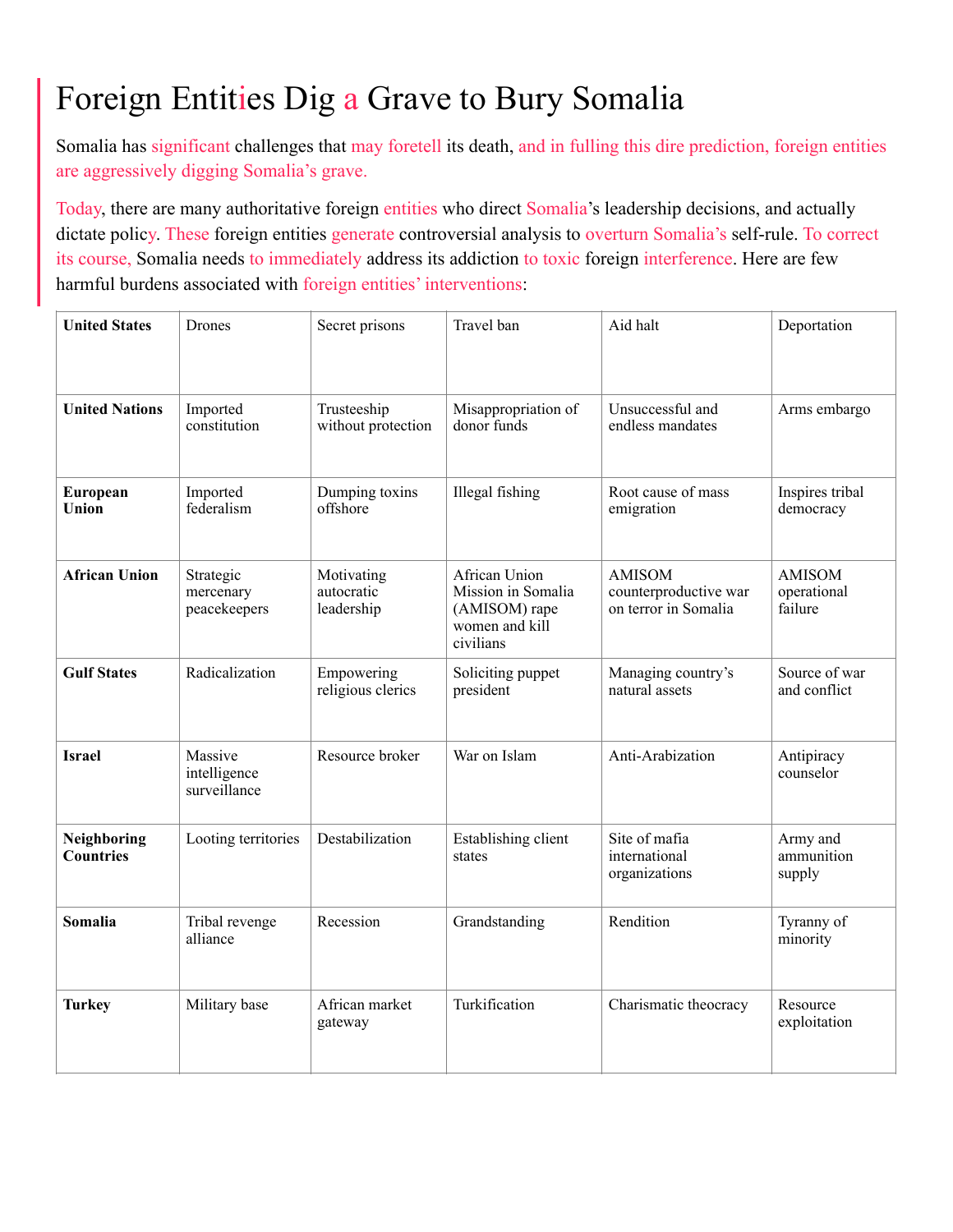| International        | Misleading | Espionage | Corrupting local | Patronizing local | Lucrative living |
|----------------------|------------|-----------|------------------|-------------------|------------------|
| <b>Aid Community</b> | analysis   |           | leaders          | workforce         | in commodities   |
|                      |            |           |                  |                   |                  |

## United States

The Somali government collaborated with the U.S. government's war on terror with benevolence, but an outcome of its cordial cooperation was unintentional civilian casualties by drone strikes. In addition, reputable sources indicated that U.S. intelligence operates unlawful, secret prisons in Somalia where detainees from Middle-Eastern nationals are tortured or executed. Moreover, the U.S. administration hurts the nascent democracy in Somalia with a travel ban and deportation of Somali refugees.

Somalia cannot afford U.S. intervention when our citizens are mistreated, ironically by a great democratic nation, and punished because of the Islamophobic attitude of the erratic leadership in the current administration. Recently, the U.S. administration announced the halt of aid in response to lack of accountability in the country's non-transparency. The causalities of U.S. bombing has generated more resentment to American foreign policy by Somalia and outweighed any goodwill from aid money.

### United Nations

The U.N. administration in Somalia is the de facto authority in Somalia and behind the scenes has manipulated the most strategic policies that the country has adopted. It pays the administrative fees of all regional administrations and police forces. It is known that the U.N. imposed Somalia's provisional constitution and owned its rigged approval of pseudo constituents of the general population. Even though the U.N. has an undeclared trusteeship of Somalia, the country has felt unprotected from neighboring countries, which are relentlessly threatening to annex parts of Somalia's territorial waters and land. Meanwhile, U.N. officials in Somalia remain silent on neighboring aggression to the Somali territorial integrity. Ironically, the U.N. sponsors the enormous expenses of African peacekeepers in Somalia to fight against extremists and defend the U.N. backed weak Somali government. On the other hand, it imposed an arms embargo to Somalia, making the country unable to defend itself and equip its national army force. The U.N. makes successive mandates of renewing its involvements even though it has failed to achieve success in the past 27 years of involvement in the country's domestic affairs.

## European Union

Europeans are the root cause of the chaotic system of governance in Somalia. During their colonial era, they adopted a divisive strategy to alienate Somali territorial unity and sympathized with Somalia's Christian neighbors. Their colonial mindset persists today, and their policies towards Somalia have not changed even though they approach Somalia with different names, such as European Commonwealth, European Economic Community, and European Union. They recently forced Somali's constitution to be included in the adoption of ethical federalism and tribal democracy, which discredits Somalia's unity and its national sovereignty.

The European Union often allies with poor leaders in the country who will align themselves with their strategic interests. That kind of political alliance encourages autocracy, corruption, and an unsustainable course of under development. The combined efforts of poor leadership and the complicity with European Union policies has caused massive youth emigration to the West, resulting in loss of life and those who were survived suffer severe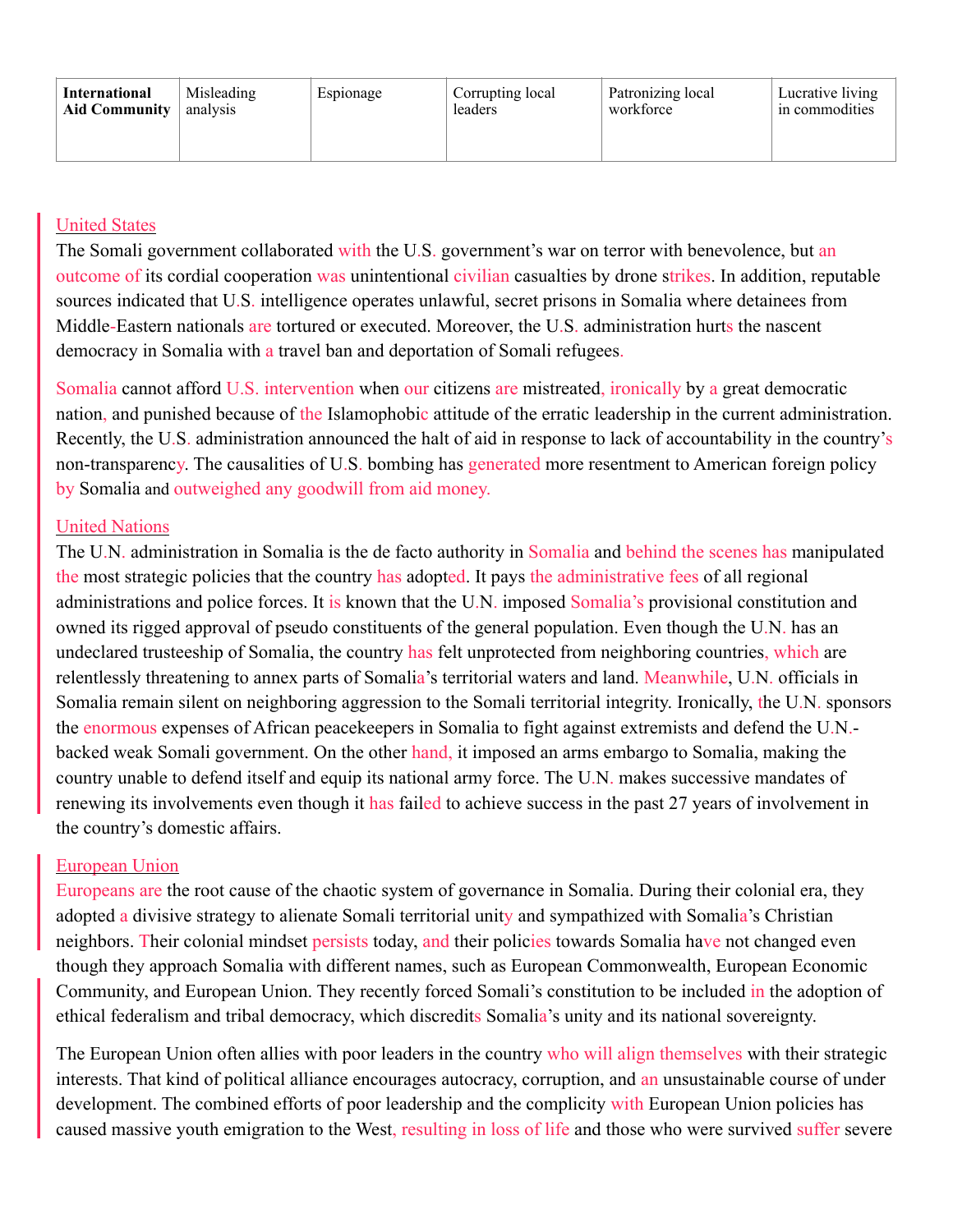racial harassment or destined for a cheap labor. Moreover, the European Union is the lead exploiter of Somalia's marine resources and participates in illegal toxic dumping in Somali's off shores. The European plunder instigated the rise of pirates in Somali shores, and the fight against them caused imprisonment and death of many youths, and the destruction of the country's fishery industry.

#### African Union

The African Union conforms to the dictates of their former colonial masters. The aim of their submission is to get financial compensation of their mercenary services of peacekeeping. The African Union Mission in Somalia (AMISOM) military operations failed against armed extremists. The main purpose of their deployment was to achieve lucrative salaries. Since 2007 the extremists have been gaining strength, and AMISOM casualties have been skyrocketing. Their effectiveness has been undermined by their autocratic leader's unrealistic moneyhungry approach and their expected dream of life exchange for money. Failure of motivation for proper cause voided confrontation fights of AMISOM force with the extremists and after ten years of unproductive presence both European donors and combat force country providers realized that it is inevitable to let AMISOM exit out of Somalia at the end of 2018.

#### Gulf States

Gulf states are the second worst enemy of Somalia. Even though we share a highly valued faith, culture, and deep-rooted race relations, wealthy neighboring Gulf states are unwilling to promote democracy in Somalia. Somalia is very susceptible to changes that might affect the rule of monarchies in the Gulf states and that has changed the attitude of these states towards Somalia. Neighboring Arab countries are indifferent about Somali's traumatic transition that made its people exuded all over the world. Somalia has shown sympathy for Arabizing our country and solidarity with Arab causes against Israel. Yet the Gulf states are unwilling to support our cause against our African neighboring countries, but instead have been an undetected source of disseminating extremism, conflict, and wars in Somalia. They seem friendly but antagonize non-Arabic countries by promoting religious clerics with unfamiliar political ambitions and intervene in the country's presidential elections by providing money to favored candidates that are stooges for their strategic interests.

#### Somali Government

The Somali government is in a collision course with its political dissidents. The president declined to engaged in a power sharing dialogue with independent politicians who rallied behind political reforms. Instead, the president, who was a failed prime minister, made a cabinet of minorities and the country returned to a very dangerous situation where the security worsened and public discontent was rated very high. The motto of the president appeared to be "the rule of minority and disrespect of the majority." The minority rule became tyranny of the minority who partnered with the aim of tribal revenge alliance against the dissidents of influential politicians of the majority. Even though the president's team is inexperienced in political skills, they are mainly agents of foreign spies and members of radical religious faction that correlate with armed extremists in the country. Instead of improving the country's economic recession, the president and his cohorts promoted government funded, organized public ceremonies for self-publicity and grandstanding. Besides being a weak leader, whose power is abused by his subordinates, the president was an awful traitor who accepted rendition of the citizens to brutal foreign regimes.

International Aid Organizations